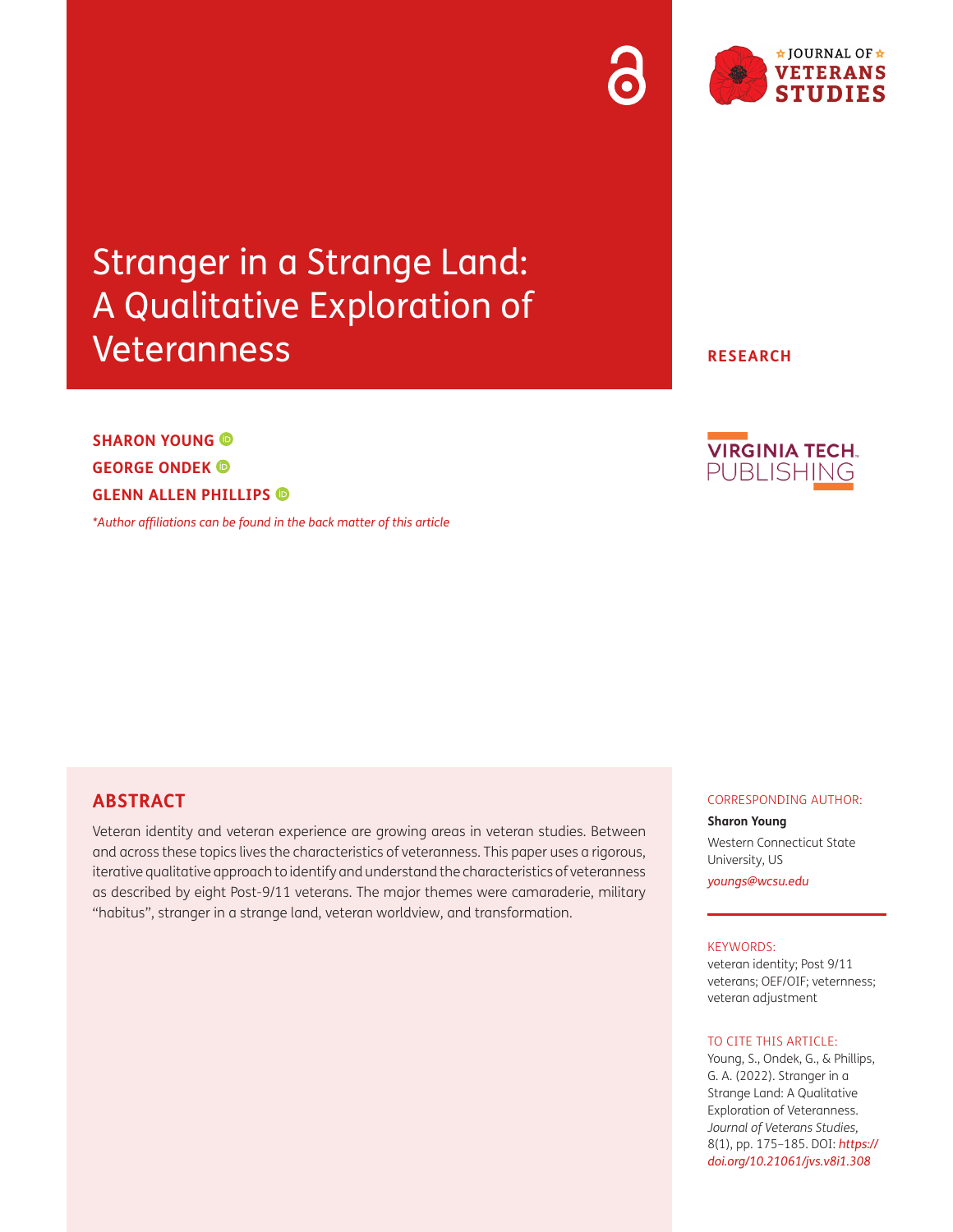## **INTRODUCTION**

The concept of "veteranness" and the impetus for this research began with a discussion with a Post-9/11 veteran when he asked, "how do I hide my veteranness at work?" The meaning behind this question was not about hiding his identity as a veteran, but how to disguise his veteran mannerisms and mindset. The idea of veteranness goes beyond veteran identity. The term "veteran identity" represents a veteran's self-concept as it relates to their military experience [\(Harada et al., 2002\)](#page-9-1). This paper explores the characteristics of veteranness as described by combat and non-combat veterans.

## **LITERATURE REVIEW**

Veteran identity, as seen through the lens of social psychological theory, one of the few fields to explore this concept, suggests self-definition and meaning related to military service which, in turn, affects behaviors and a sense of purpose in social situations (Adams et al., 2019). Veteranness, in juxtaposition to identity, takes the concept of veteran identity one step further and aggregates the veteran's identity, behavior, and purpose to make up what it means to be a veteran. Hinton ([2020\)](#page-9-2) defined veteranness as the "myriad, actualized personal and sociocultural aspects of veteran identity" that are lived experiences (p. 97).

Veteranness and veteran identity do not sit within a vacuum. They are contextual within the individual as well as in the social environment. Veteran identity involves veteran's self-concept that derives from their military experience within a sociohistorical context. For example, Vietnam-era veterans and Post-9/11 veterans have different military and veteran experiences. Yet, they share the identity of being a veteran. They may also carry similar traits of veteranness. They are similar, but at the same time, different.

Military service or veteran status can be seen as its own cultural identity. Military culture includes the value structure that guides conduct in the military and promotes expressions of collective identity ([McCormick et al., 2019\)](#page-9-3). These values combined with shared experiences create the veteran cultural identity. Further, this veteran identity or culture sits with each veteran's own social context. The self-context each veteran has ties in, not only with their race or ethnicity, but also in other social groups like being a mother/father, having a religious affiliation, and various upbringings from different parts of the country or world. Veteran culture may also be influenced by individual military experiences, which vary greatly due to the differences among branches, rank, deployment status, and military occupational specialties within the military [\(Harada et al., 2002\)](#page-9-1). The transition from a military to veteran identity and culture involve a reintegration into the civilian world. Veteran reintegration post-military presents individual identity issues that are dependent on military and deployment experiences. This transition may cause inner conflict, and mental distress, as values change between environments causing disrupted identity (Smith & True, 2014). The sociocultural identities that people selfassign or accept influence their interpersonal interactions and decision making ([Hack et al., 2017\)](#page-9-4). It is essential that service members are able to transition successfully from their military identities into that of the veteran. Identifying as a veteran has several protective factors that might help shape self-perception and, thereby, responses to stigma,

understood as the veteran mindset. This paper builds on concepts of veteran identity, veteran culture, and veteran mindset to examine the composition of veteranness using interpretative phenomenological analysis of a small sample of Post-9/11 veterans. By exploring the concept of veteranness, we look beyond the idea of identifying as a veteran to look at the lived experiences of Post-9/11 veterans. It is within these lived experiences we will see how veteran identity, veteran culture, and veteran mindset converge to make up the construct of veteranness.

attitudes toward treatment, and hope for the future [\(Firmin et al., 2016\)](#page-9-5). These responses and attitudes can be

#### **METHOD SAMPLING**

A total of eight individuals who identified as Post-9/11 veterans were recruited from a Post-9/11 veteran support group, personal contacts, and snowball sampling [\(Noy, 2008\)](#page-10-0). The support group, facilitated by the first author, was approached by the second author via text messages to solicit interest in participating in the study. All participants were then asked to share contact information of other veterans who may have been interested in being involved in the study. Perspective participants were texted requesting their participation in an interview lasting up to 90 minutes through a video conferencing platform. In total, 13 veterans were contacted via text message, and 8 agreed to participate in the study. The inclusion criteria were that participants identify as Post-9/11 veterans who have been discharged from any of the armed forces in the United States. There were two veterans in the study that were currently serving in the National Guard or Reserves following their discharge from active duty. Of the eight participants in the study, six were Army veterans, one was a Marine Corps veteran, and one was a Navy veteran. Half of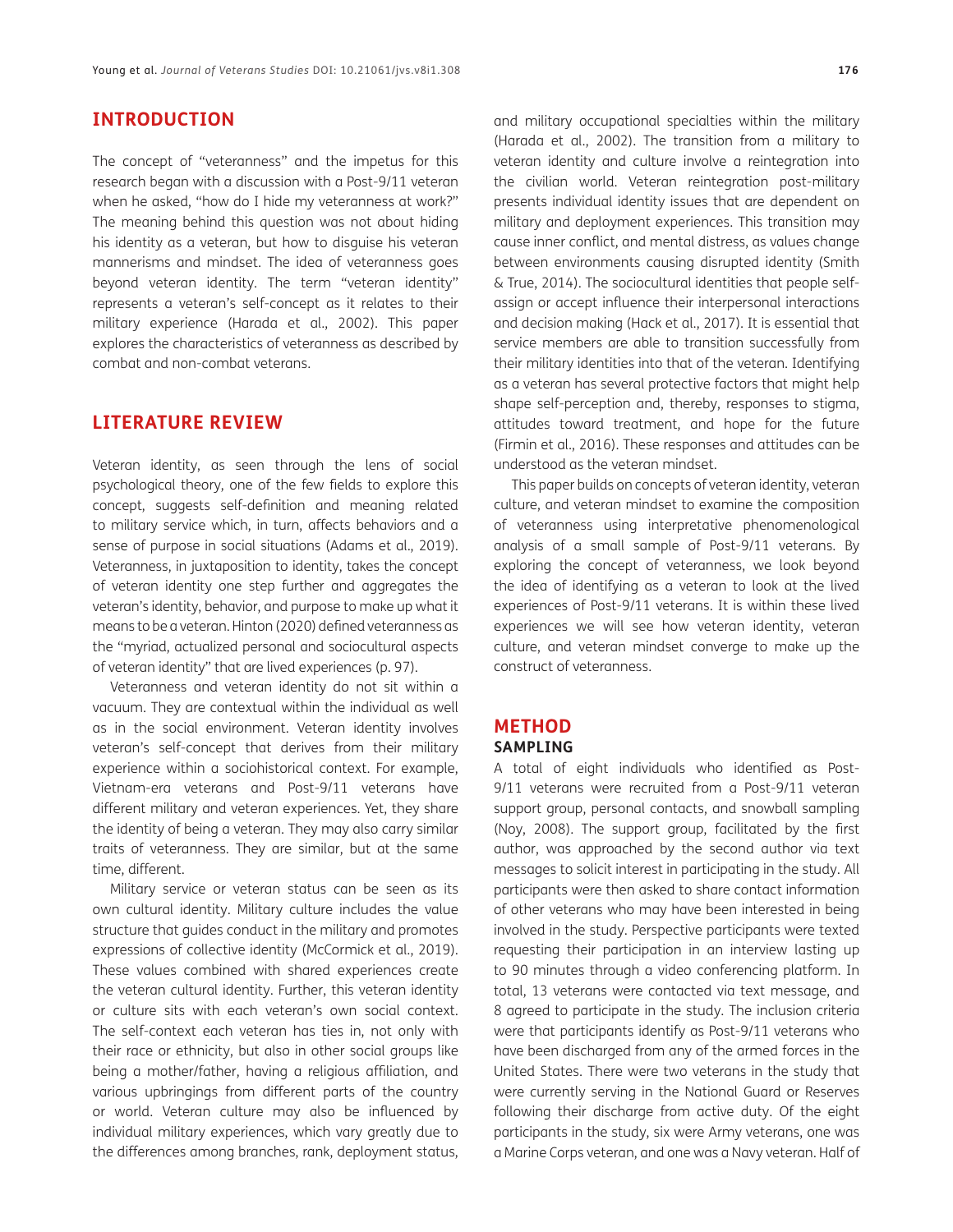them were deployed to combat areas during their service. They ranged in age from 26–39; three veterans identified as female, four were married or in domestic partnerships. Half of the participants identified as Hispanic, one as Black, and the remaining identified as White. Please review **[Table 1](#page-2-0)** for further demographic data. The table includes the pseudonyms given to the participants for anonymity.

#### **PROCEDURE AND INTERVIEW**

A semi-structured interview schedule was developed to inductively gather information about "veteranness." This approach allowed for follow-up questions and prompts that permitted the interviewer to delve further into the participants' experiences and perspectives. The interviews began with a broad question about their perceived benefit from their military service and was followed by questions such as, "What do you miss about the military?" "Are there aspects of your military life that carry over to your civilian life?" "How do you think you, as a veteran, see the world differently than non-veterans?"

The data were analyzed using interpretive phenomenological analysis (IPA; Tindall et al., 2009). The method was selected because of the method's focus on examining how people understand and make sense of their own lived experiences. If participants have a shared identity or "common bond," IPA allows for a smaller sample size to carefully examine how the data converge and diverge (Tindall et al., 2009). This process involved a systematic immersion in the data, exploring one transcript several times and making exploratory comments and notes beside the transcript data. The notes were used to help form the emerging themes ([Pietkiewicz & Smith, 2014](#page-10-1)). The nascent themes were then converged with conceptually similar themes resulting in five major themes.

This process was executed by first pasting the interview transcripts into an analysis diary that included columns where reflections and interpretations were added sequentially by the first and second authors. This process was repeated for each of the eight transcripts. The reflections were then pasted into another document allowing for a broader examination of convergent themes. Once the themes were merged into five major themes, a table was formed to paste in the representative quotes from each of the eight diaries. The thoroughness of this process allowed the interviews to delve into the richness of the data through a double hermeneutic. This dual interpretation process allows the participants to make meaning of their world followed by the interpretation of that meaning making by the researchers [\(Montague et](#page-10-2) [al., 2020\)](#page-10-2). According to Montague and colleagues (2020), this process is made richer through researchers working in tandem, developing themes and auditing researcher interpretation.

## **RESULTS**

After careful analysis, we identified five themes that represented participant responses. The major themes are camaraderie, military "habitus," stranger in a strange land, veteran worldview, and transformation. These themes were identified as factors that contribute to the construct of "veteranness."

#### **CAMARADERIE**

Camaraderie is an essential component of military training and culture that results in strong and often lifelong bonds [\(Hinojosa & Hinojosa, 2011](#page-9-6)). Camaraderie was reflected in

| <b>PARTICIPANT</b> | <b>INDIVIDUAL DEMOGRAPHICS</b> |               |                                   |                                  |                  |                                    | <b>MILITARY DEMOGRAPHICS</b>       |                        |
|--------------------|--------------------------------|---------------|-----------------------------------|----------------------------------|------------------|------------------------------------|------------------------------------|------------------------|
|                    | <b>AGE</b>                     | <b>GENDER</b> | <b>HOUSEHOLD</b><br><b>STATUS</b> | <b>SEXUAL</b><br><b>IDENTITY</b> | <b>ETHNICITY</b> | <b>CURRENT JOB</b><br><b>TITLE</b> | <b>BRANCH OF</b><br><b>SERVICE</b> | <b>MILITARY STATUS</b> |
| $1 - Jose$         | 31                             | Male          | Single                            | Heterosexual                     | Hispanic         | Director                           | Army                               | Combat Veteran         |
| $2 - Shea$         | 25                             | Female        | Single                            | Bisexual                         | <b>Black</b>     | Student                            | Army                               | ARNG                   |
| 3 - Logan          | 26                             | Male          | Single                            | Heterosexual                     | White            | Student                            | Army/USMC                          | ARNG                   |
| $4 - Ben$          | 38                             | Male          | Married/DP                        | Heterosexual                     | Hispanic         | Therapist                          | Army                               | Combat Veteran         |
| $5 - G$ io         | 36                             | Male          | Married/DP                        | Heterosexual                     | Hispanic         | Case Manager                       | Navy                               | Veteran                |
| $6 -$ Liam         | 39                             | Male          | Married/DP                        | Heterosexual                     | White            | Groundskeeper                      | Army                               | Combat Veteran         |
| 7 – Patricia       | 30                             | Female        | Married/DP                        | Heterosexual                     | White            | Engineer                           | Army                               | Veteran                |
| $8 -$ Kim          | 36                             | Female        | Divorced                          | Heterosexual                     | White            | Paralegal                          | Army                               | Combat Veteran         |

<span id="page-2-0"></span>**Table 1** Demographic Table.

Participant names are pseudonyms, DP = Domestic Partnership, USMC = U.S. Marine Corps, ARNG = Army National Guard.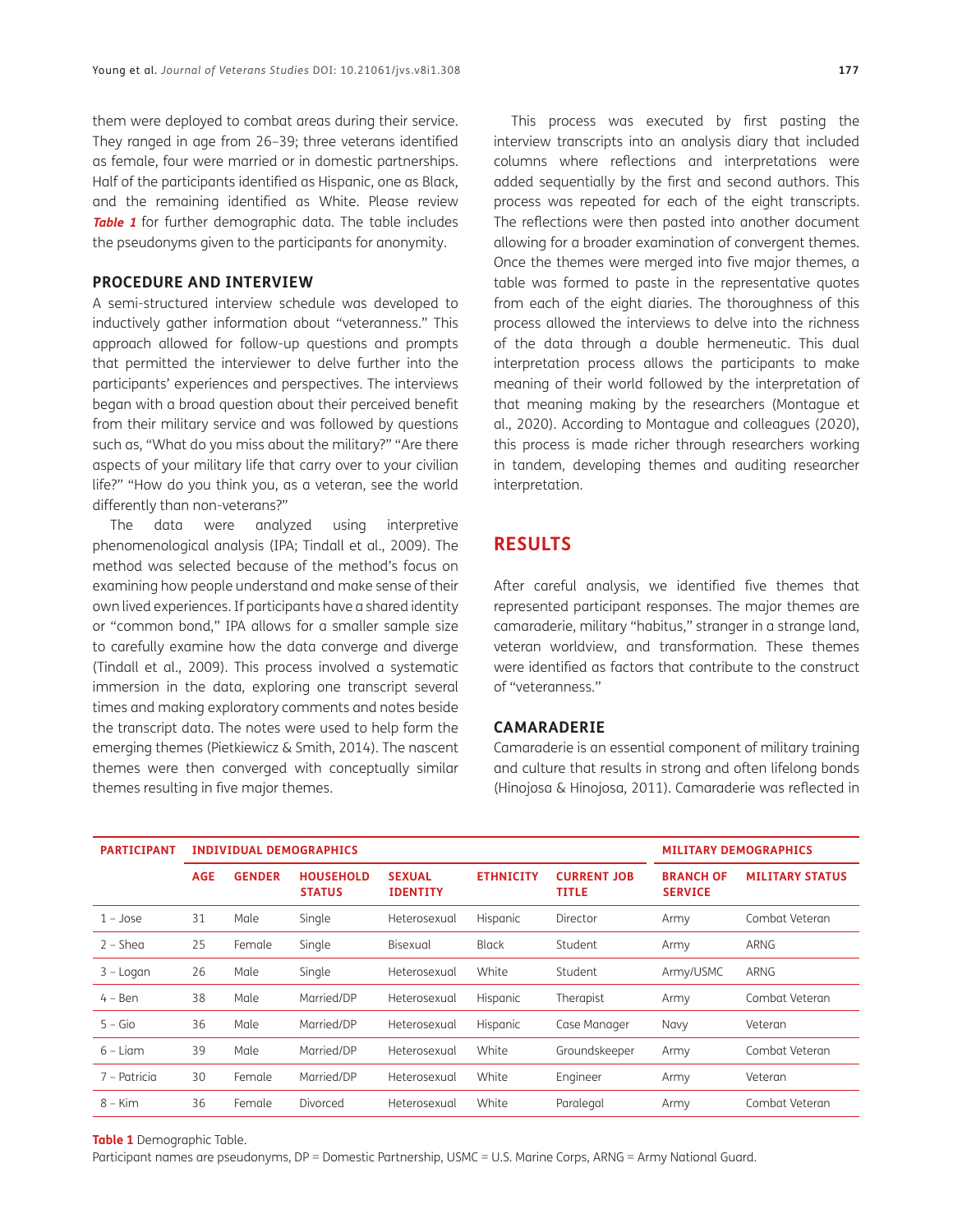the data by all eight participants. The military engenders interdependence and accountability in service members as a function of training and mission success. This reliance on team members engenders a sense of camaraderie that is unique to the military. Ben, an Operation Enduring Freedom infantry veteran, elucidated this interdependence, "being in the military environment is different … you're always looking out for the guy next to you … because that's your family."

The term family was used by many veterans in the study, not only to describe the connection to one another while in service, but also for years after their time in the military. Patricia described her relationships with fellow soldiers as "lifelong friendships that are definitely, like, [*sic*] have turned into family." This family feeling was supported by her comment, "knowing that if I ever had an issue or, like, if I've ever went into a dark place, like, I know who I can talk to." Some participants found this camaraderie with civilian friends lacking, Jose reported this of his fellow soldiers, "you could disagree with this person 100% about everything. But at the very least, you know, that if push comes to shove, they have your back … in the civilian world, that's not necessarily the case."

#### **MILITARY "HABITUS"**

Cooper and colleagues ([2018](#page-9-7)) described military "habitus" as unconscious thoughts and behaviors acquired through military training and service. Through military training, civilians transform into service members. This training includes an indoctrination to imbue the warrior ethos into the service member. All branches of the US Military espouse a value system or an ethos creating the foundation for military life and culture. For example, the Army's warrior ethos partially consists of the seven Army values of Loyalty, Duty, Respect, Selfless Service, Honor, Integrity, and Personal Courage [\(US Department of the Army,](#page-10-3)  [2006](#page-10-3)). It is values such as these that are the foundation of a military way of thinking and behaviors that continue beyond military discharge. The foundation of these values provides "scaffolding" for many military members as they transition to civilian life. Liam, an Operation Iraqi Freedom (OIF) veteran, described his post-military self as "the man I am [now] to be better than the man I was before I started." Logan, a Marine Corps veteran, described a mission-driven civilian life, even for small tasks like grocery shopping. He explained how the military provided him with a "blueprint" to plan his work and work his plan which set him up for "more successful outcomes." An Army intelligence Non-Commissioned Officer (NCO) said she, "definitely learned kind of how to go with the flow with the military. Just because you never know what each day is going to bring and, you know, everything's hurry up and wait, everything

changes constantly." The challenges of military service seem to provide life lessons that help veterans negotiate the civilian world. Participants described these life lessons as "interpersonal skills," "being comfortable with discomfort," and portraying calm assertiveness. Shea, an Army veteran, described her military training as helping her become more disciplined and learning how to, "be submissive as well as when to be a leader." Military service provides leadership training and practice that sets veterans apart from their civilian counterparts. Jose, a combat veteran stated,

One thing that I really appreciate from the military is having to make, like these quick decisions, and learning how to take charge of a situation that others might not have the confidence to or might not know that they should.

The ability to have confidence in your leadership ability was described in this maxim passed down to Liam from a commanding officer, "Rule #1: look cool; Rule #2: know what you are doing; and Rule #3: if you can't follow Rule #2, follow Rule #1." This rule system was described by an OIF veteran who indicated his military experience taught him to "sort of learn how to bullshit," which he further detailed as, "you sort of learn to, you know, think on your feet…even though you might not know exactly what you're talking about, you could still be calm, you still can portray calm." The ability to portray calm in challenging or dangerous situations is essential in combat, but also translates successfully into the civilian world. Similarly, attention to detail is also part of the military "habitus." Army veteran Kim described how in her civilian job she still demonstrates attention to detail.

Like with my writing, because I was in intel, if you wrote the wrong information down, the wrong person could die. So it's when it comes to writing, I take it very serious, and I proofread it six, seven, eight times, and I make sure it's perfect before I submit anything, because, like, I know nobody's life is on the line right now, but at the same time, that was kind of, like, engraved in me to always make sure you've got the right data, the right information, the right names, you know, the right places.

Another habitus that is essential to every branch of service is situational awareness. The training for situational or tactical awareness as it persists in the civilian world was described by Gio as:

just trying to be aware of, you know, your whole surroundings when you go anywhere, when you do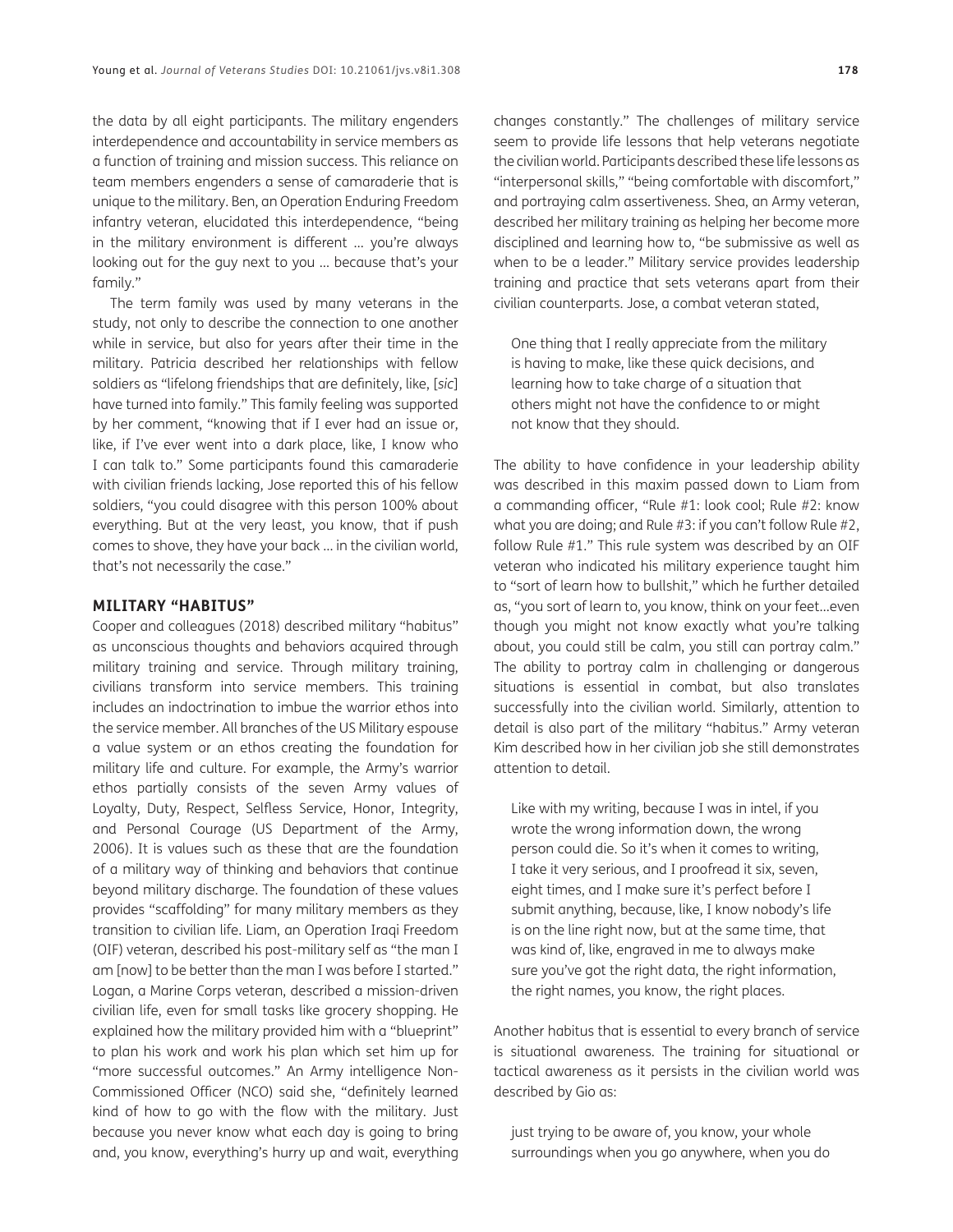things, trying to see like all these different scenarios that could play out. And kind of, like, I guess that helps you prepare for different outcomes and circumstances.

All participants shared stories about their own situational awareness, like Liam, who stated, "I kind of scope the exits and entrances, and I, I pay attention to what's going on around me." Situational awareness has been described as an unconscious process that is the result of military experiences and training ([Messinger, 2013](#page-10-4)). Kim noted while "driving and going underneath bridges. I don't know how many times I've done it, but I've noticed quite a few times that I will change lanes." Habits developed to avoid an ambush or improvised explosive devices (IEDs) in Iraq serve no real purpose in civilian life but continue unconsciously for years following deployment.

Most participants shared valuable skills and habits gained from the military. These skills from military training and experience allow veterans to respond calmly in stressful situations, be prepared for emergencies, manage projects, and work successfully in teams. Also, part of the military "habitus" are thoughts and behaviors that can impair a veteran's ability to be successful in civilian life. Ben recognized how his military experience impacted him with this statement, "war changes people, no matter what, you know, see or don't see, it'll change you. So, it has impacted a large, large part of my life." For some of the veterans in the study, situational awareness has turned into hypervigilance which leads to anxiety when going to public spaces such as stores or concerts. Liam indicated, "stores still freaked me out. It's been like 10 years and I still get hyped up with crowds, the mall, forget about it!"

Most of our veterans discussed mental and physical injuries from their military experiences and this was true for combat and non-combat veterans alike. Patricia described "crippling anxiety, I've got PTSD from a rape. I've got really bad anxiety and depression; my entire right side of my body has been destroyed. I've had another surgery on my knee since I've been out." Two of the three women in the study addressed the challenges of being women in what they described as a misogynist or "good ol' boy" work environment when they were in the military. Despite these challenges, Patricia indicated, "I feel like I'm pretty strong when it comes to my anxiety, PTSD and everything like I feel like I'm still pretty strong mentally, to be able to deal with a lot of things." Other veterans shared challenges of managing emotions after their military experience, Ben shared he struggled with "lack of patience. That's a big factor and with lack of patience comes anger and it just kind of gets me rowdy and angry." Ben and others also shared about the role alcohol plays in dealing with the emotions

of military service, "in the service, especially in the infantry, you find yourself drinking a lot, a lot, and it, it went on to civilian life." Patricia hyperbolically stated, "like 90% of the people in the military have some type of like drinking problem." Gio, a Navy veteran, talked about drinking when he left the service, "you go out and for example, drink, you go out and party, you just do different things to try to, I guess, drown those feelings away." Like Gio's comment of drowning feelings, many veterans shared how challenging it was to manage and share their feelings with others. Jose stated,

It's almost easier just to sit in your own, you know, sit in your own pile, then to have to get others involved. And yes, and that could lead to a lot of things that could lead to self-isolation that can lead to different set of coping mechanisms.

#### **STRANGER IN A STRANGE LAND**

Veterans in this study all reported a feeling of disconnect after leaving the military. Their military experiences and veteran identity set them apart from civilians. When asked about his identity as a veteran, Liam responded, "I keep my opinions close to the vest, you know, I love the red, white, and blue, but I try not to parade that around too much. If anything, I feel like a stranger in a strange land." Logan describes the Marine Corps as "a different world than most people are used to" and finds civilians to be curious about his time in the military. While Logan enjoys sharing his experiences about his service, Liam, an OIF veteran, indicated it is "like an alien feeling" when at a social event, "you talk to people and you're nice and everything's fine and dandy, but they're not the same; they're not…not me." Gio echoed this sentiment, expressing, "you just feel out of place, it's hard to describe that feeling that you just want to forget and you want to feel normal and you want to be OK." Kim indicated that the civilians in her life just don't understand what military service entails. She stated,

I tell them about, like, the sexual harassment and being deployed and what it's like to constantly have to be carrying around a weapon and body armor and stuff like that and doing convoys; it just, you know, it's just, it's like right over their head, and you know you miss that connection of having somebody that just, like, gets it.

The civilian workplace was reported to be markedly different from the military. Patricia indicated that she uses a "customer service voice" when working with civilian co-workers compared to her interactions with fellow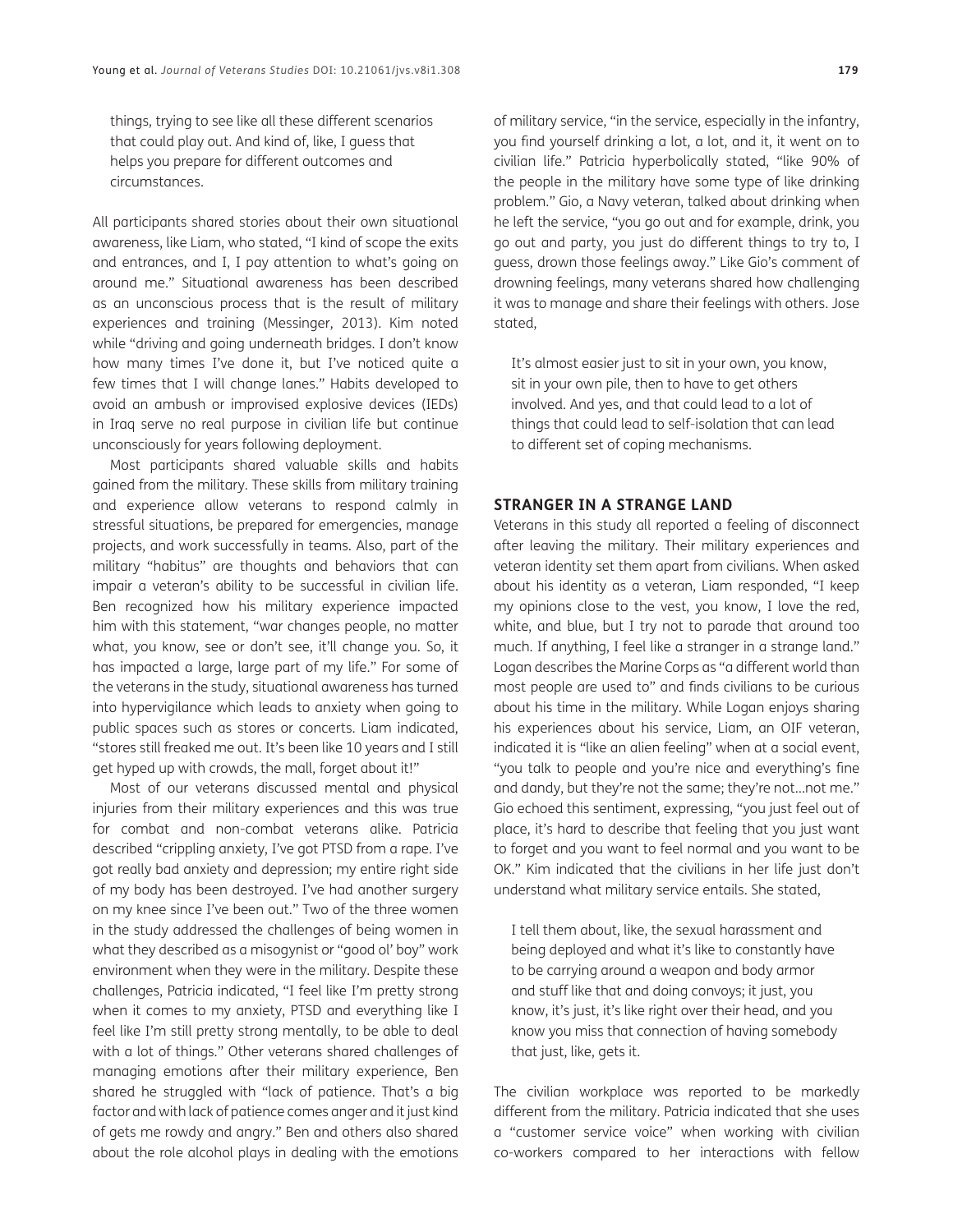veterans. She recognizes she has to "tone it down a little bit" because she has "a dark sense of humor because of the military." Ben stated, "you tend to be careful what you say, or the way you say it… in the military, you know, you tell somebody to stop fucking up and just move on." The military work environment, perhaps due to the emphasis on hierarchy, warrior ethos, and mission focus, was portrayed by the participants as very different from their civilian workplaces. Veterans also reflected upon how their civilian coworkers perceived them. Jose stated his coworkers "sort of walk a little bit on eggshells" around him, and he wondered if he might be "a little scary to them" because he is a combat veteran. Shea also reported civilians may be "kind of scared of you because they think that you're, you know, you're trained to kill." All the veterans in our study shared negative perceptions they believe civilians hold about them. Many talked about how civilians assume veterans "probably got PTSD" and "probably killed people" and most civilians don't understand that "not everybody deploys" and some service members, like Patricia, "literally sat at a computer the whole time." Participants talked about civilian stereotypes of veterans as all "hardcore Republicans, you know Second Amendment, don't take my guns, don't tread on me, you know wearing camo all the time" men. Jose noted that civilians have told him that veterans exhibit "toxic masculinity" and are part of a "bro" culture. These misperceptions, misunderstandings, and stereotypes can widen the chasm between veterans and civilians. Veterans in the study were keenly aware of how civilians might be interpreting their military experiences and making assumptions about them as people. Gio encapsulated a belief shared by all the participants when he said veterans "are not a monolith, we're all different, some veterans are conservative, and some are very liberal, some are very, you know, war-like minded, and some veterans are very pacifist, so we're all different." It was also noted by participants that over time, these stereotypes and misconceptions are fading, making it easier for Post-9/11 veterans to interact within civilian culture. Gio, after many years as a veteran, finds now he has, "two different backgrounds where I can relate to civilian life and also can relate to veterans; sometimes veterans feel like they can't relate to other people, just veterans."

#### **VETERAN WORLDVIEW**

One theme that surfaced from the data was the unique perspective veterans have of the world around them. Almost all the veterans in this study described how their military experience allowed them to see the privilege that most Americans have when compared to people living in other parts of the globe. Kim, an OIF veteran stated, "Americans are so self-absorbed, and they just really don't understand, like what's going on in the world, and they, they only think about what's directly in front of them and directly in front of them at that time." Jose, also an OIF veteran, shared this view,

People just don't really understand how lucky they are, and how, I don't want to say privileged, but how fortunate that they are that they won a lottery of life, basically. And they're not very appreciative of it. And I find that irritating.

Many in this study emphasized that as veterans, "you're able to see how quickly things can go wrong" and "some folks just don't realize how miserable their life would be."

Veterans in this study were more tuned in to the inherent dangers of life, and how slim the margin is between safety and danger. Liam described how one's perspective changes after deployment, which "clues us in to how this world's working, and it's…it's big, and it's a little dirty." Compared to her non-veteran counterparts, Shea stated, "some civilians don't really think about how stuff could be bad, they are not as vigilant … 9/11 came out of nowhere, so I always have the mindset that anything, any unfortunate situation, could happen anytime." Liam reflected his time in Iraq having,

driven through the cities that have been completely bombed out, and bullet holes up against huge buildings that at one point were, I'm sure, stores and offices and, you know, people's living rooms and [after] whatever craziness, and the whole side of the building is gone, and, you know, there's divots in the ground where mortars went off … so now, you know, I'll be at Stop and Shop and I'll be [thinking] like this place can be looted and blown out, you know, in a matter of minutes, and people are just conducting themselves like la-dee-da, everything's great. They don't realize what a thin line we all live on and, like, how fortunate we are to not be starving… I just find that the line between death and destruction in the world we live in is a lot thinner than people realize.

The stories told by veterans in this study showed a great deal of empathy for global citizens and a greater understanding of the fragility of life. One Navy veteran said, "we like to paint pictures of how great war is, and we have all these video games … that make you [think] it was amazing." He then reflected that war is not about the "glory and excitement," that "negative things" happen to people in war, and not just the service members, but the civilians caught in the crossfire. He reflected, "civilians that are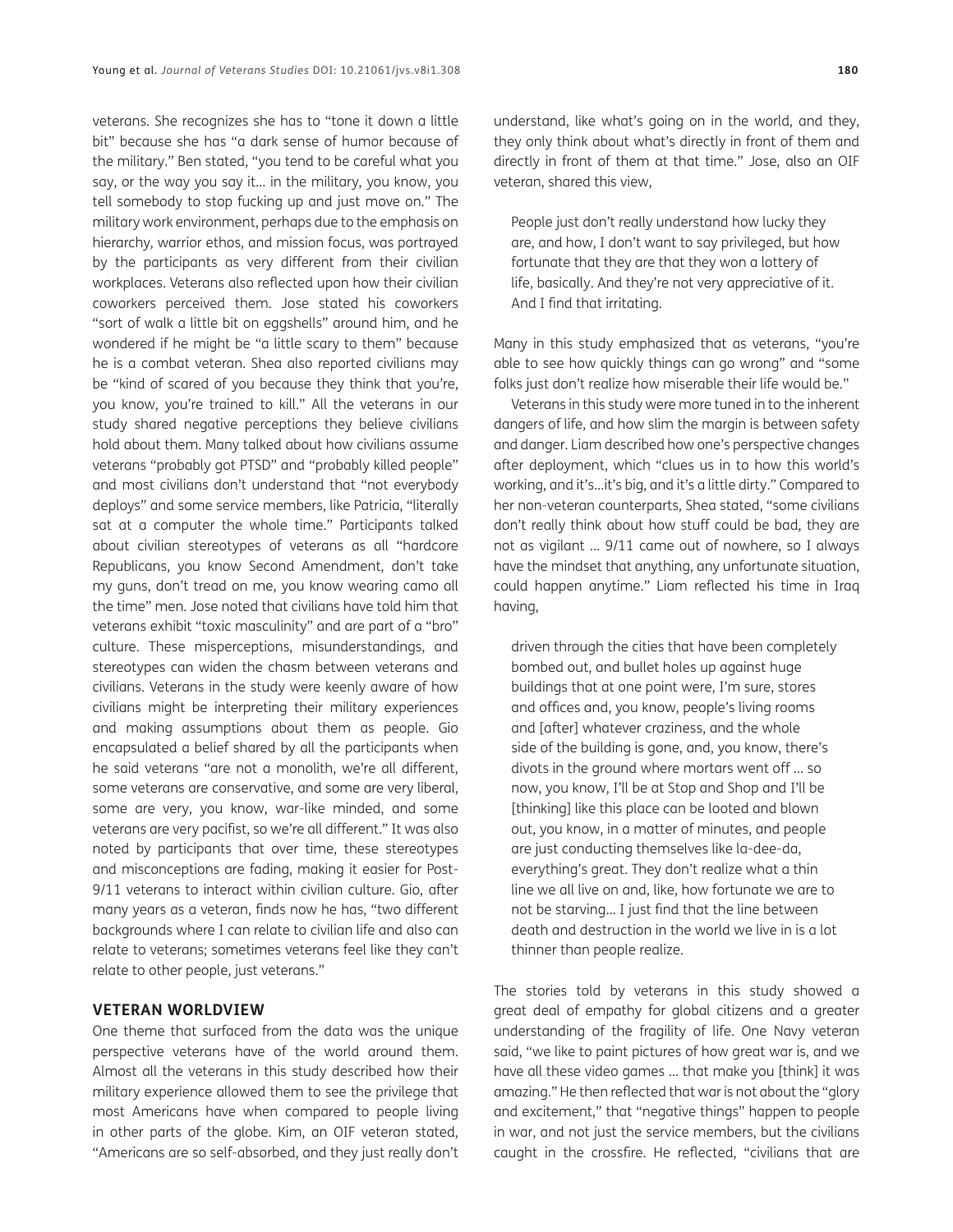getting bombed, you know have nothing to do with what's going on and they're being brought into these situations." Bearing witness to war and war-torn nations had a strong impact on the view the veterans hold about themselves as Americans. Part of that is how fortunate those living in the US are, but also how appreciative they are to be able to enjoy their lives now in the civilian world.

#### **TRANSFORMATION**

Although there were no specific prompts in the interviews about the transition from military to civilian life, all but one participant, who is still in the Reserves, discussed their transition. The most challenging time of transition is at the very beginning. Ben described his return to the States, "I went crazy, crazy, I let my hair grow, I over drank … I was pretty crazy." Upon returning from the military, Liam said he had to "learn a lot of new mental health coping mechanisms." He saw himself "like being a 200-pound baby in the sense that I have a lot of emotions and anger and frustration and sadness that I didn't know what to do." Kim stated, "It really is such a different world and, you know, it's very, it's very, very, very hard to adjust to the actual, like, real world." This initial phase of adjustment was best described as follows, "do I belong here, do I not? I was kind of lost. [I] definitely overcame all that but definitely the beginning. It's difficult."

There are many obstacles for veterans upon entering the civilian world. Jose indicated he, "didn't know what to do, you know, so I kind of had to reinvent myself." This was also described by a fellow OIF veteran who stated, "there was definitely a distinct difference between soldier me and veteran me." One veteran stated, "in the military, especially in the infantry, we're kind of amped up to be like as machismo as possible." After many years in the infantry, he was not accustomed to workplaces with women or managing anger in a manner appropriate to a civilian workplace. Other veterans struggle with not feeling comfortable being around civilians at work. Kim stated when she first got out, she couldn't identify with or get along with people who didn't serve. Over time, it got easier for her to interact with civilians, "the further I get from that point of leaving the military and the more just life experience I have outside of it, it's made it significantly easier to, like, make friend [who] have never served."

After that initial adjustment, some of the veterans discussed reintegrating their military habits back into their new veteran self. Gio also indicated he was initially feeling glad to be done with the structured lifestyle of the Navy, but "after a week or two, you know, you kind of, like, know this regimented lifestyle is part of your life." This was also described by another participant as,

I almost had to like relearn my military skills in the sense when I first got back, I [I was] being a mess, not being on time, you know, all that stuff, but I kind of redeveloped punctuality, the way I tried to dress and present myself, and my ability to do paperwork.

After the transition, the initial rejection of military habits and lifestyle was followed by a reintegration of military habits. Gio described this process as a fight within himself, where his mind would reject the habits while his body would be returning to them. With reflection, he sees, "now as you get older, you come back, you come back to all those different things that you learn in the military." The integration of your military self into your civilian self could be what makes a veteran. One participant described his veteran identity as "a piece of me; it's like a hat I would wear; I'm a Marine Corps vet, but now I'm a National Guard Soldier. I'm also a student … so sometimes I wear that hat." As veterans move further away from their military separation date, the more experience veterans have in the civilian world, developing civilian friendships, the more comfortable they become wearing many "hats."

## **DISCUSSION**

This study explored the concept of veteranness through the lens of interpretive phenomenological analysis. The findings identified five themes that point to the experience of being a Post-9/11 veteran that we have defined as veteranness. Veteranness was defined by Hinton ([2020](#page-9-2)) as actualized aspects of the veteran identity. Actualization of identity speaks to lived experiences—how veterans think, feel, and act that separates them from their civilian counterparts. The major themes of this study were camaraderie, military "habitus," stranger in a strange land, veteran worldview, and transformation. These themes were identified as factors that contribute to the construct of "veteranness."

#### **CAMARADERIE**

As service members transition from the military to civilian life, they may experience difficulties associated with the loss of camaraderie experienced while serving ([Brunger](#page-9-8) [et al. 2013\)](#page-9-8). During deployment, camaraderie or unit cohesion, has been demonstrated to be a protective factor against depression, suicide, and PTSD (Nevarez et al., 2017; [Rugo et al., 2020\)](#page-10-5). Veterans in our study were nostalgic about the camaraderie they experienced during their time in the military. The relationships built during service were perceived as family-like by most of our participants. One of our participants described this "family atmosphere"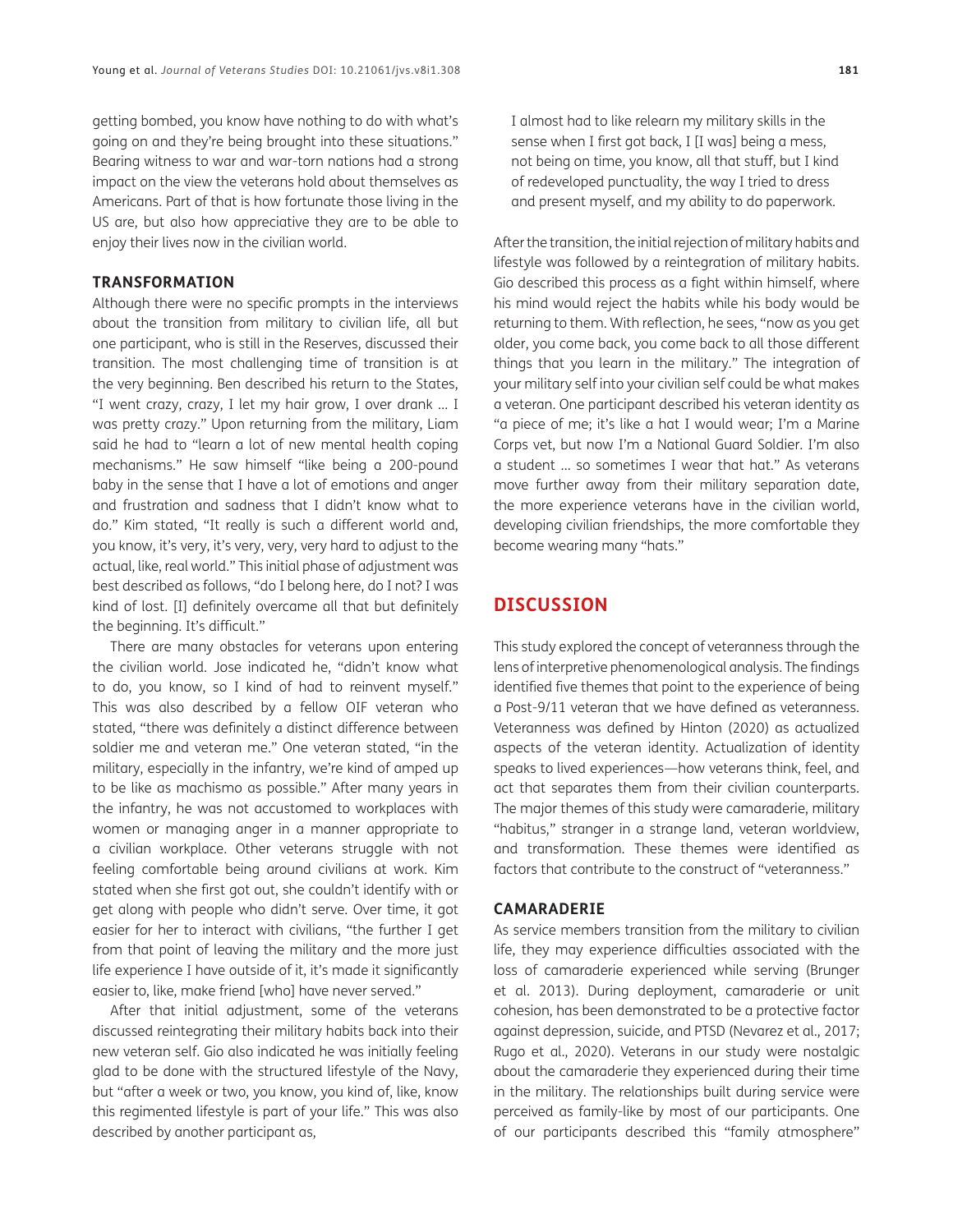beginning when she was a young recruit. She experienced her drill instructors and NCOs as parental figures who instilled in her goals, discipline, morals, assigned chores that all helped to establish her self-worth and identity. Many of our veterans maintain the family ties they established with their fellow service members many years after receiving their DD-214. The interdependence of the military unit can create a sense of trust and structure that is difficult to replicate in the civilian world [\(Ahern et al., 2015\)](#page-9-9). The loss of that connection was expressed through wistfulness of those past relationships and a sense of value in those that still remain.

Many of our participants felt a greater sense of comfort and safety with other veterans, especially when they first transitioned out of the military. Creating and maintaining that sense of comradeship after military service is helpful for veterans. Developing camaraderie is more challenging for Post-9/11 veterans when compared to veterans from conscripted wars because they represent such a small percentage of the population. Many veterans have found connections through formal and informal veterans' groups and organizations such as Team Red, White, and Blue (Angel et al., 2018; [Luchsinger, 2016](#page-9-10)). Experiencing, then losing and longing for, military camaraderie is a component of veteranness.

#### **MILITARY "HABITUS"**

Military habitus is manifested from the unconscious thoughts and mannerisms derived from military training and combat experiences. The participants in this study expressed examples of universally shared habiti, which included, being structured and mission driven, exhibiting leadership and decision-making skills, having attention to detail, and situational awareness. The veterans acknowledged that their military training and experience sets them apart from most civilians. These military instilled habiti have created "scaffolding" for success for our veterans, making them more resilient and confident when negotiating civilian environments.

Situational awareness was identified by all the participants in the study. We have purposely used the term situational awareness and not hypervigilance because situational awareness is a component of military training [\(US Department of Army, 2021\)](#page-10-6). Hypervigilance is marked by cognitive, physiological, and behavioral manifestations that are dysfunctional in the civilian world ([Kimble et al.,](#page-9-11)  [2013](#page-9-11)). All participants reported demonstrating situational awareness in their civilian lives, only a few reported hypervigilance where they experienced psychological discomfort, which resulted in physiological and behavioral disruption.

For some of our participants, their military experiences resulted in emotional and behavioral difficulties as well as alcohol use and misuse. There were no items that prompted participants to talk about their mental health or substance use. Despite this, many participants shared their struggles with mental health issues and affect regulation. For example, women participants discussed the remaining emotional effects of overt sexism and sexual harassment during their time in service.

Drinking was perceived by participants as an integral part of military and veteran life. In a study of veterans by Pederson and colleagues (2016), the participants believed that veterans drank more than civilians do and they also overestimated the amount that veterans as a whole drink. Participants in our study clearly indicated that drinking was often used to manage their emotional and mental health. Gio described drinking after his military discharge to "forget what you don't even know what it is that you are forgetting." Drinking by Post-9/11 veterans as a coping mechanism has also been documented in the literature ([McDevitt-Murphy et al., 2014](#page-9-12)). There is much in the literature regarding Post-9/11 veteran alcohol use or misuse being associated with PTSD, depression, suicide, and other mental health disorders [\(Norman et al., 2018](#page-10-7); [Petrakis et al., 2011](#page-10-8)). Veterans in this study offered up their stories of emotional and mental health struggles and its prickly relationship with alcohol use. These struggles are also part of the veteran experience.

#### **STRANGER IN A STRANGE LAND**

This theme's moniker was derived from a study participant's quote describing his social experiences in the civilian realm. We do not know if he was referring to the biblical reference in Exodus 2:22 where the son of Moses is characterized as a sojourner in a foreign land [\(King James Bible, 2017\)](#page-9-13). This is an apt description of how many veterans feel returning to the civilian world. Ahern and colleagues [\(2015\)](#page-9-9) reported a comparable theme, "normal is alien" in their study of Post-9/11 veterans. Similarly, veterans in this study described how they felt out of place in civilian spaces particularly when civilians fail to understand the nature of their military service or view them through the lens of veteran stereotypes.

Civilians with negative veteran stereotypes alienate veterans through implicit and explicit bias, which makes it challenging for veterans to successfully integrate into civilian society ([Schreger & Kimble, 2017\)](#page-10-9). This raises the question of whether veterans have a radar they employ to determine how *veteran friendly* a civilian might be, always alert to the fact they could be subjected to hostility or bias from a civilian. Veterans tend to gravitate to other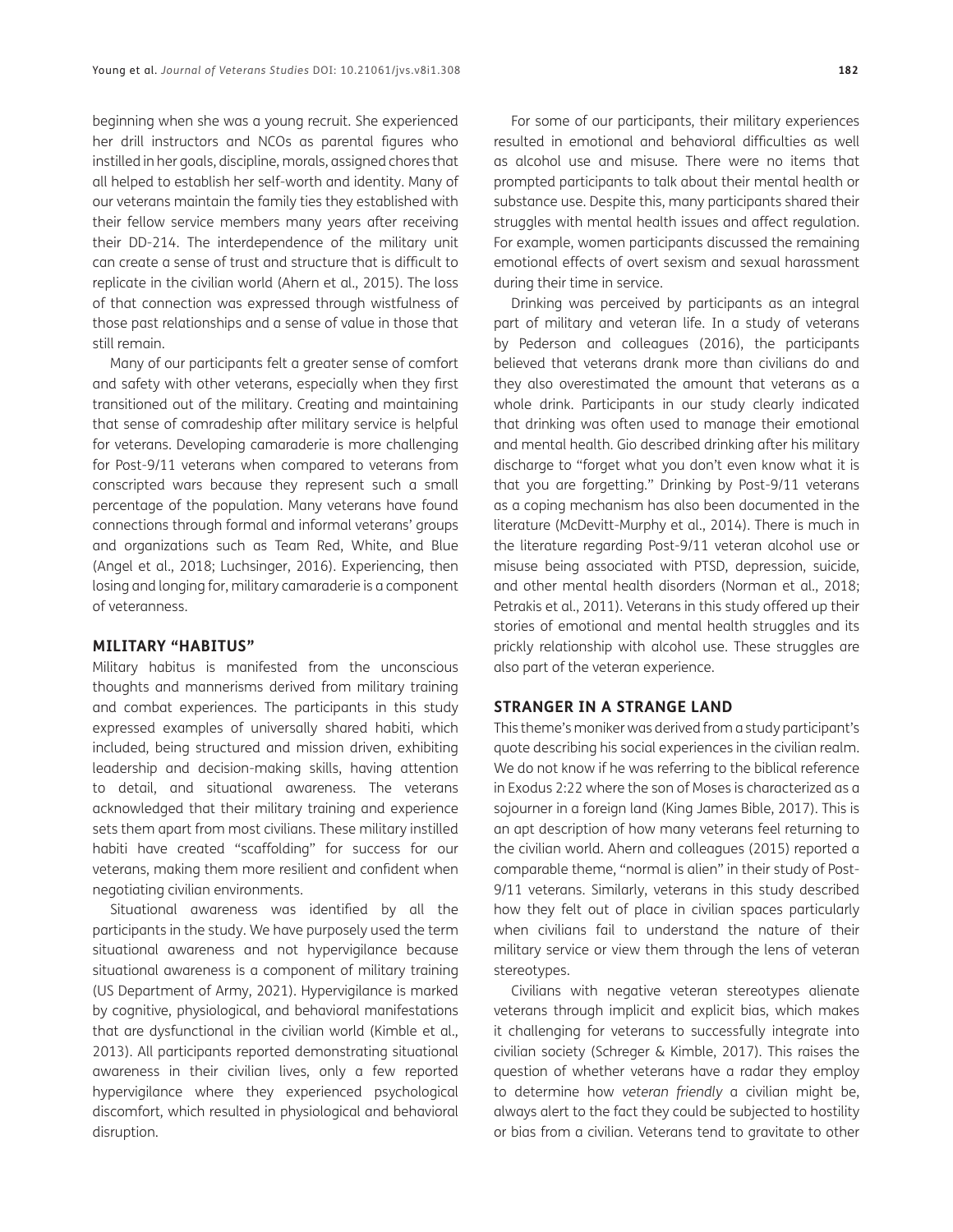veterans where they are not subjected to negative civilian bias or ignorant questions about their service. For this and other reasons, many veterans feel comfortable receiving case management, therapy, or other services from fellow veterans [\(Gade & Wilkins, 2012](#page-9-14)).

#### **VETERAN WORLDVIEW**

Sparsely found in veteran research, the concept of veteran worldview was found in the literature only as it relates to existential questioning and moral injury in veterans [\(Coll](#page-9-15)  [et al., 2011](#page-9-15); [Williams & Berenbaum, 2019\)](#page-10-10). There was a specific item in the interview that asked the participants: "How do you, as a veteran, see the world differently than non-veterans?" This item was proposed by the Marine Corps veteran member of the research team and uncovered interesting data. Most of the veterans shared the perspective that American civilians don't understand how fortunate they are to live in the United States. They also universally endorsed the idea that there is a thin line between safety and danger or between order and chaos. Those deployed to combat areas were sympathetic to the impact of war on the warrior as well as the civilians impacted by combat.

One Iraq war veteran described his time overseas as "holy shit, like, I just received a crash course of the world." Being witness to the destruction and hypocrisies of a global war changed the veterans' perspective of how tenuous and fragile life is and how grateful they are to be living in the US. Their time in the military made them more dialed into danger and more appreciative of living their lives in relative safety. One can see how this worldview would contribute to situational awareness and feeling like a stranger in a strange land. Veteran worldview is an underexamined aspect of the veteran experience and deserves more attention in the literature.

#### **TRANSFORMATION**

The transition or adjustment of service members to the civilian world is comprehensively addressed in the literature. Ahern and colleagues [\(2015](#page-9-9)) described the initial time of transition as being marred by alcohol abuse and interpersonal conflict, which subsides over time. Our study participants universally reported that the beginning stages of adjustment are the most challenging. Over time, our study participants became more comfortable interacting with civilians in civilian workplaces and universities. Upon reflection, they see the value of their military training and begin to integrate it into their veteran selves.

One of the participants discussed wearing a "veteran hat" and a "civilian hat." This relates to the concept of dual identity where multiple identities are categorized and integrated into a sense of self (Cárdenas et al., 2021). The integration of the military self and their former civilian self culminates into a veteran self. The lingering remnants of military training and experience get folded into their newly formed veteran self. The civilian self may grow more dominant over time and is reinforced through spending time in civilian spaces and having civilian friends and partners.

### **STRENGTHS AND LIMITATIONS**

This study used interpretive phenomenological analysis to examine data gathered from a small sample of Post-9/11 veterans. As a methodology, IPA allows for a small sample size in order to deeply understand the sensemaking of the participants ([Alase, 2017](#page-9-16)). However, the small sample size will limit the ability of the reader to generalize these findings. The participants in the study were diverse and included combat deployed and non-deployed service members. The concept of veteranness may vary between these two populations, but in this study, they are collapsed into one participant pool. When compared to earlier studies of Post-9/11 veterans, this study involved veterans who were separated from the military for many years. This allowed us to see the transformation of veteranness over time from the veteran perspective. New work should extend this research by considering the ways non-veterans may experience something akin to veteranness and the way that multiple identities may shape how a veteran understands, navigates, and expresses veteranness.

## **CONCLUSION**

As reflected in this study, the concept of veteranness takes a much broader perspective on veteran identity. Veteran identity is a static term generally referring to the selfidentification of a former service member. Veteranness embodies the lived experience of veterans as it changes over time. The transformation of a veteran involves longing for and replication of military camaraderie and feeling like a stranger in the civilian landscape. These feelings and experiences will vary over the lifespan of a veteran. The military habitus and worldview are essential elements of what makes a veteran a veteran. Being a veteran is not just a notation of something one is but is instead an ongoing and ever-changing experience. Understanding the concept of veteranness will be helpful for veterans who may be in search of a non-pathologizing exploration of their veteran experience.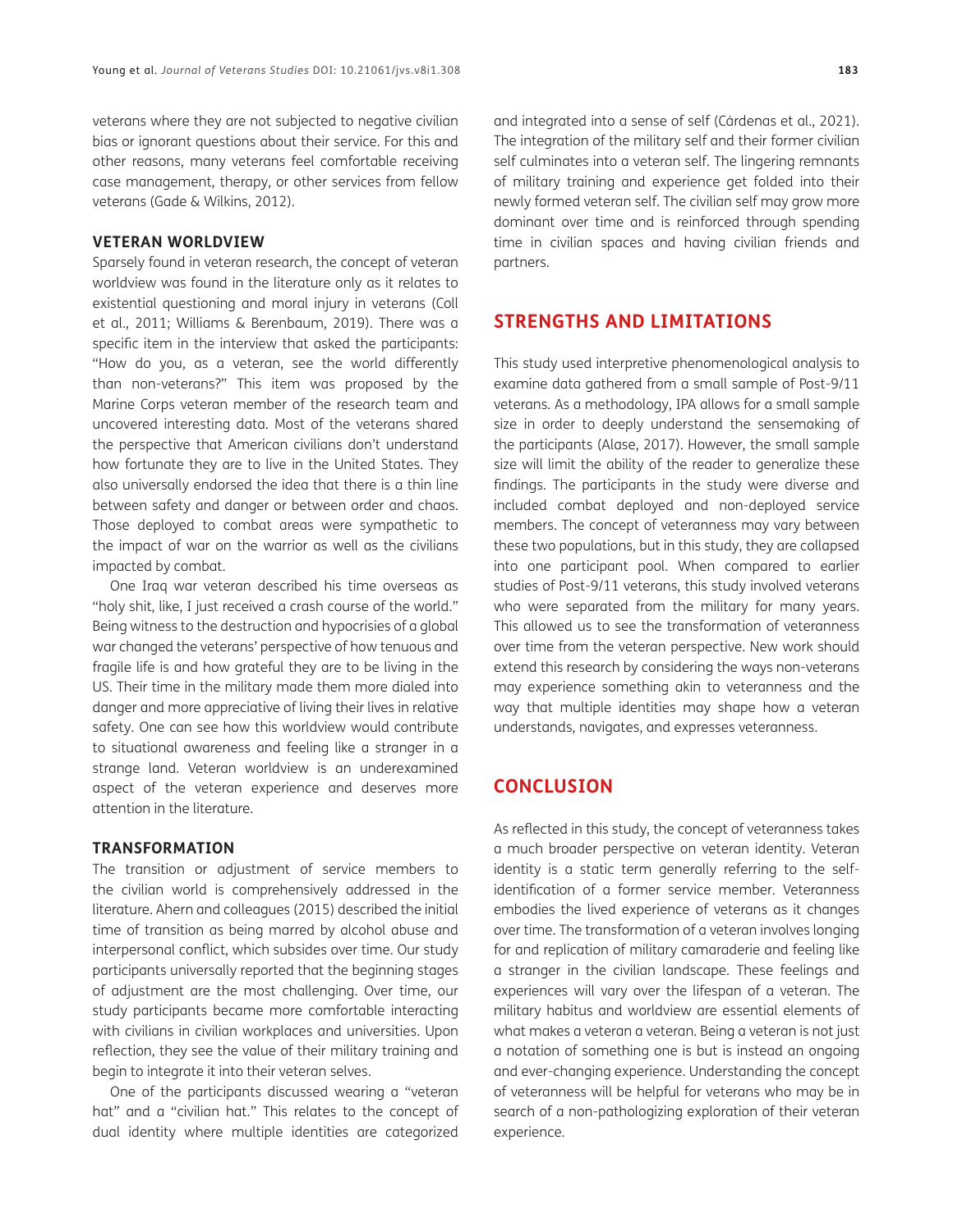## **COMPETING INTERESTS**

The authors have no competing interests to declare.

## <span id="page-9-0"></span>**AUTHOR AFFILIATIONS**

**Sharon Young** *[orcid.org/0000-0001-5771-5558](https://orcid.org/0000-0001-5771-5558)* Western Connecticut State University, US **George Ondek** *[orcid.org/0000-0001-8155-8628](https://orcid.org/0000-0001-8155-8628)* University of Connecticut, US **Glenn Allen Phillips***[orcid.org/0000-0002-2530-0363](https://orcid.org/0000-0002-2530-0363)* Howard University, US

## **REFERENCES**

- **Adams, R. E., Urosevich, T. G., Hoffman, S. N., Kirchner, H. L., Figley, C. R., Withey, C. A., Boscarino, J. J., Dugan, R. J.,** & **Boscarino, J. A.** (2019). Social and psychological risk and protective factors for veteran well-being: The role of veteran identity and its implications for intervention. *Military Behavioral Health*, *7*(3), 304–314. DOI: *[https://doi.org/10.108](https://doi.org/10.1080/21635781.2019.1580642) [0/21635781.2019.1580642](https://doi.org/10.1080/21635781.2019.1580642)*
- <span id="page-9-9"></span>**Ahern, J., Worthen, M., Masters, J., Lippman, S. A., Ozer, E. J.,** & **Moos, R.** (2015). The challenges of Afghanistan and Iraq veterans' transition from military to civilian life and approaches to reconnection. *PLOS ONE*, *10*(7). DOI: *[https://](https://doi.org/10.1371/journal.pone.0128599) [doi.org/10.1371/journal.pone.0128599](https://doi.org/10.1371/journal.pone.0128599)*
- <span id="page-9-16"></span>**Alase, A.** (2017). The interpretative phenomenological analysis (IPA): A guide to a good qualitative research approach. *International Journal of Education and Literacy Studies*, *5*(2), 9-19. DOI: *<https://doi.org/10.7575/aiac.ijels.v.5n.2p.9>*
- <span id="page-9-8"></span>**Brunger, H., Serrato, J.,** & **Ogden, J.** (2013). "No man's land": The transition to civilian life. *Journal of Aggression, Conflict and Peace Research*, *5*(2), 86–100. DOI: *[https://doi.](https://doi.org/10.1108/17596591311313681) [org/10.1108/17596591311313681](https://doi.org/10.1108/17596591311313681)*
- **Cárdenas, D., Verkuyten, M.,** & **Fleischmann, F.** (2021). "You are too ethnic, you are too national": Dual identity denial and dual identification. *International Journal of Intercultural Relations*, *81*, 193–203. DOI: *[https://doi.org/10.1016/j.](https://doi.org/10.1016/j.ijintrel.2021.01.011) [ijintrel.2021.01.011](https://doi.org/10.1016/j.ijintrel.2021.01.011)*
- <span id="page-9-15"></span>**Coll, J. E., Weiss, E.,** & **Metal, M.** (2011). The influence of military culture and veteran worldviews on mental health treatment: Practice implications for combat veteran help-seeking and wellness. *The International Journal of Health, Wellness, and Society*, *1*(2), 75–86. DOI: *[https://doi.org/10.18848/2156-](https://doi.org/10.18848/2156-8960/CGP/v01i02/41168) [8960/CGP/v01i02/41168](https://doi.org/10.18848/2156-8960/CGP/v01i02/41168)*
- <span id="page-9-7"></span>**Cooper, L., Caddick, N., Godier-McBard, L. R., Cooper, A.,**  & **Fossey, M.** (2018). Transition from the military into civilian life: An exploration of cultural competence. *Armed Forces and Society*, *44*(1), 156–177*.* DOI: *[https://doi.](https://doi.org/10.1177/0095327X16675965) [org/10.1177/0095327X16675965](https://doi.org/10.1177/0095327X16675965)*
- <span id="page-9-5"></span>**Firmin, R. L., Luther, L., Lysaker, P. H.,** & **Salyers, M. P.** (2016). Veteran identity as a protective factor: A grounded theory comparison of perceptions of self, illness, and treatment among veterans and non-veterans with schizophrenia. *American Journal of Psychiatric Rehabilitation*, *19*(4), 294–314. DOI: *[https://doi.org/10.1080/15487768.2016.123](https://doi.org/10.1080/15487768.2016.1231642) [1642](https://doi.org/10.1080/15487768.2016.1231642)*
- <span id="page-9-14"></span>**Gade, D. M.,** & **Wilkins, V. M.** (2012). Where did you serve? Veteran identity, representative bureaucracy, and vocational rehabilitation. *Journal of Public Administration Research and Theory*, *23*(2), 267–288. DOI: *[https://doi.org/10.1093/jopart/](https://doi.org/10.1093/jopart/mus030) [mus030](https://doi.org/10.1093/jopart/mus030)*
- <span id="page-9-4"></span>**Hack, S. M., DeForge, B. R.,** & **Lucksted, A.** (2017). Variation in veteran identity as a factor in veteran-targeted interventions. *Psychiatric Services, 6*(7), 727–729. DOI: *[https://doi.](https://doi.org/10.1176/appi.ps.201600237) [org/10.1176/appi.ps.201600237](https://doi.org/10.1176/appi.ps.201600237)*
- <span id="page-9-1"></span>**Harada, N. D., Damron-Rodriguez, J., Villa, V. M., Washington, D. L., Dhanani, S., Shon, H., Chattopadhyay, M., Fishbein, H., Lee, M., Makinodan, T.,** & **Andersen, R.** (2002). Veteran identity and race/ethnicity: Influences on VA outpatient care utilization. *Medical Care*, *40*(1), I117–I128. DOI: *[https://doi.](https://doi.org/10.1097/00005650-200201001-00013) [org/10.1097/00005650-200201001-00013](https://doi.org/10.1097/00005650-200201001-00013)*
- <span id="page-9-6"></span>**Hinojosa, R.,** & **Hinojosa, M. S.** (2011). Using military friendships to optimize post deployment reintegration for male Operation Iraqi Freedom/Operation Enduring Freedom veterans. *The Journal of Rehabilitation Research and Development*, *48*(10), 1145–1158. DOI: *[https://doi.](https://doi.org/10.1682/JRRD.2010.08.0151) [org/10.1682/JRRD.2010.08.0151](https://doi.org/10.1682/JRRD.2010.08.0151)*
- <span id="page-9-2"></span>Hinton, C. E. (2020). "I just don't like to have my car marked": Nuancing Identity attachments and belonging in student veterans. *Journal of Veterans Studies*, *6*(3), 84–100. DOI: *<https://doi.org/10.21061/jvs.v6i3.211>*
- <span id="page-9-11"></span>**Kimble, M. O., Fleming, K.,** & **Bennion, K. A.** (2013). Contributors to hypervigilance in a military and civilian sample. *Journal of Interpersonal Violence*, *28*(8), 1672–1692. DOI: *[https://doi.](https://doi.org/10.1177/0886260512468319) [org/10.1177/0886260512468319](https://doi.org/10.1177/0886260512468319)*
- <span id="page-9-13"></span>**King James Bible.** (2017). Cambridge University Press. (Original work published 1769).
- <span id="page-9-10"></span>**Luchsinger, A.** (2016). Veterans seeking veterans through interpersonal communication. *International Journal of Communication and Health*, *8,* 1–9. *[http://](http://communicationandhealth.ro/no-8-2016/) [communicationandhealth.ro/no-8-2016/](http://communicationandhealth.ro/no-8-2016/)*
- <span id="page-9-3"></span>**McCormick, W. H., Currier, J. M., Isaak, S. L., Sims, B. M., Slagel, B. A., Carroll, T. D., Hamner, K.,** & **Albright, D. L.** (2019). Military culture and post-military transitioning among veterans: A qualitative analysis. *Journal of Veterans Studies*, *4*(2), 288–298. DOI: *<https://doi.org/10.21061/jvs.v4i2.121>*
- <span id="page-9-12"></span>**McDevitt-Murphy, M. E., Fields, J. A., Monahan, C. J.,** & **Bracken, K. L.** (2014). Drinking motives among heavy-drinking veterans with and without posttraumatic stress disorder. *Addiction Research & Theory*, *23*(2), 148–155. DOI: *[https://doi.](https://doi.org/10.3109/16066359.2014.949696) [org/10.3109/16066359.2014.949696](https://doi.org/10.3109/16066359.2014.949696)*